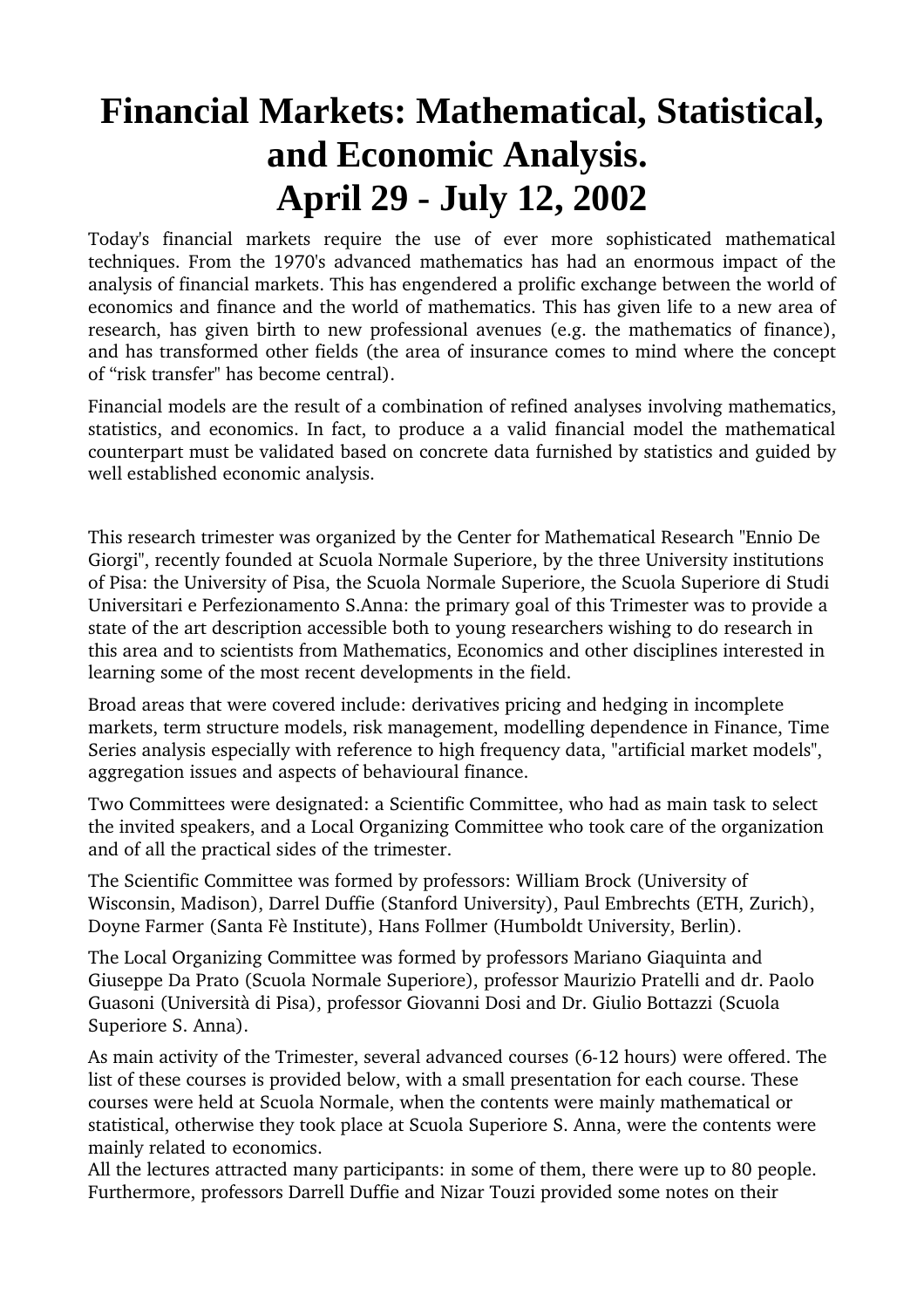courses, which will be soon published as "Corsi della Scuola Normale Superiore".

Besides to these courses, some other lecturers were invited to give some research seminars by the Local Organizing Commitee.

In addition, all the participants were encouraged to present their research topics: several seminars were organized, and mainly held at the Mathematics Department of University of Pisa. The list of these seminars is provided below.

Several grants were available for young foreign researchers, who intended to attend the Trimester, with a minimum stay of 2 weeks: in the end, 17 people benefited by these grants (the list of these people is also provided). Italian researchers were refunded of their expenses, if they had not any other financial support.

All the participants were allowed to access to the libraries of Scuola Normale Superiore, Scuola Superiore S. Anna and Mathematics Department of University of Pisa.

In addition, at the Mathematics Department some rooms were available to the participants, to be used as offices.

# **ADVANCED COURSES**

#### **Kerry Back (Washington University in St. Louis)** *ASYMMETRIC INFORMATION ON SECURITIES MARKET*

I will lecture on models of informed trading in securities markets - primarily the Kyle model but also the Glosten-Milgrom model and the relation between the two. As an introduction, I will describe the single-period Kyle model and its relation to rational expectations models. The majority of the lectures will concern the continuous-time Kyle model. This model is a model of filtering and control - filtering by market makers to discern the information in orders, and control by the informed trader or traders of their portfolio processes to maximize expected utility. The fundamental distinction between this model and the Merton model (or rational expectations models) is that the informed traders understand that their trades affect prices, and they consider the effect on prices when they trade. The key issues addressed are the rate at which the market learns the information of traders, and the depth of the market (the extent to which trades affect prices).

#### **Michel Dacorogna (Converium)** *USING HIGH FREQUENCY DATA TO UNDERSTAND MARKET DYNAMICS*

#### **Darrell Duffie (Stanford University)** *CREDIT RISK MODELING WITH AFFINE PROCESSES*

This course will begin with the definition and properties of affine processes, a class of Markov processes that is ideally suited to modeling credit risk and the valuation of defaultable bonds, among other financial applications. The course will emphasize applications to intensity-based counting processes for correlated defaults, corporate or sovereign term-structure modeling, credit-rating transition risk, credit default swap pricing, and the pricing and risk measurement of collaterized debt obligations. It is assumed that participants have basic knowledge of Markov processes and stochastic calculus. Familiarity with counting processes and conventional models of the term structure of interest rates will also be quite helpful, but not essential.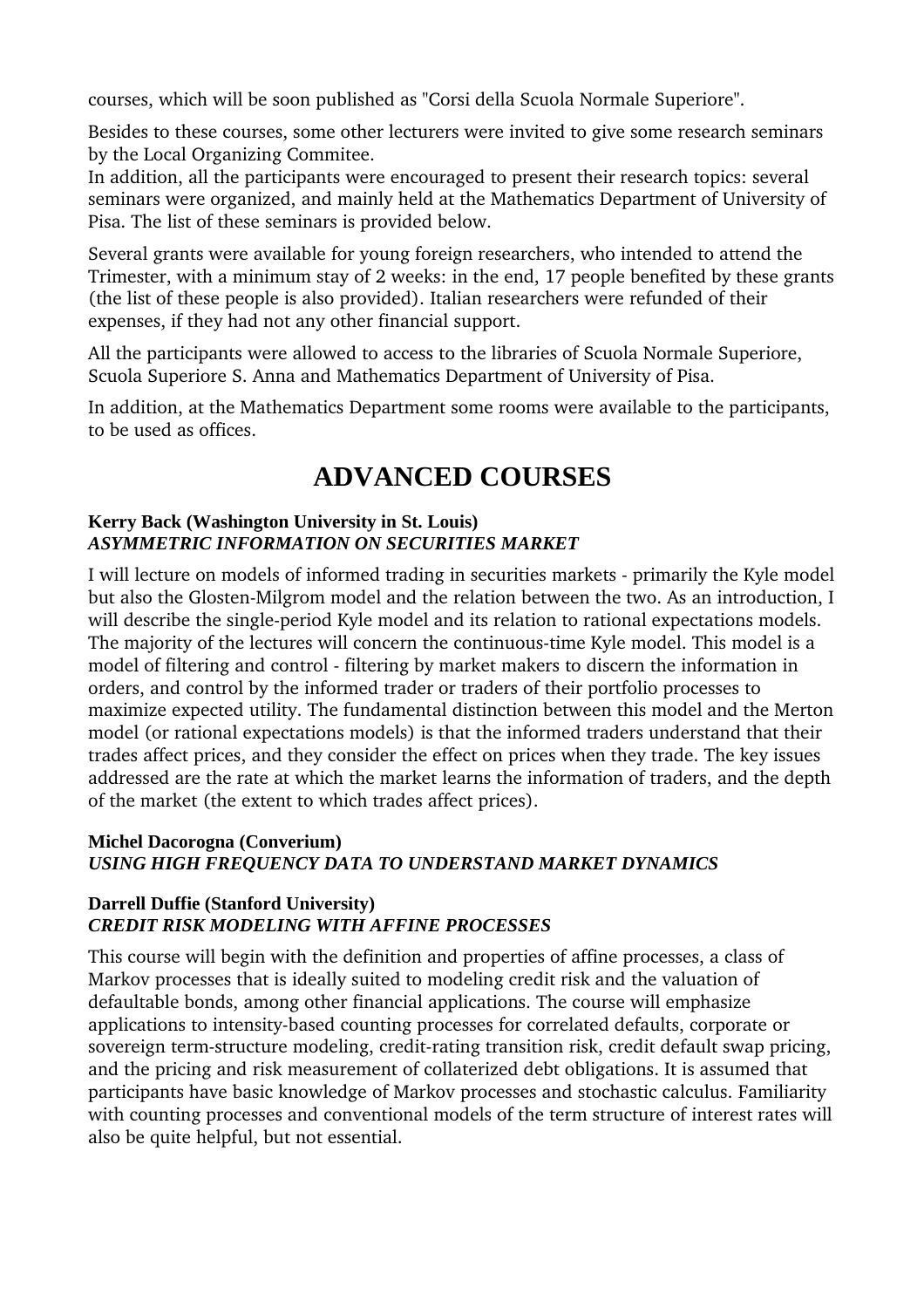#### **Cars Hommes (CeNDEF, University of Amsterdam)** *NONLINEAR ECONOMIC DYNAMICS AND HETEROGENUOUS BELIEFS*

This course discusses markets viewed as evolutionary adaptive systems. Agents are boundedly rational and choose investment strategies that have performed wellin the recent past. In these nonlinear evolutionary systems prices and beliefs co-evolve over time. A key issue is who will win such an evolutionary market competition. Will the rational agent drive out all other types, or can boundedly rational agents survive evolutionary competition even in the long run?

Theoretical work as well as laboratory experiments will be discussed.

#### **Literature:**

Brock, W.A., and Hommes, C.H., (1997), A rational route to randomness, Econometrica 65, 1059-1095.

Brock, W.A., and Hommes, C.H., (1998), Heterogeneous beliefs and routes to chaos in a simple asset pricingmodel, Journal of Economic Dynamics and Control 22, 12351274.

Brock, W.A., Hommes, C.H., and Wagener, F., (2002), Evolutionary dynamics in markets with many trader types, CeNDEF working paper, University of Amsterdam. Hommes, C.H., (2001), Financial markets as nonlinear adaptive evolutionary systems, Quantitative Finance 1, 149-167.

Hommes, C.H., Sonnemans, J., Tuinstra, J. and van de Velden, H., (2002), Learning in cobweb experiments, CeNDEF working paper, University of Amsterdam. Hommes, C.H., Sonnemans, J., Tuinstra, J. and van de Velden, H., (2002), Expectations and bubbles in asset pricing experiments, CeNDEF working paper, University of Amsterdam.

#### **Youri Kabanov (University of Franche-Comte, Besancon)** *THEORY OF FINANCIAL MARKETS WITH TRANSACTION COSTS*

#### **Dilip Madan (University of Maryland)** *LEVY PROCESSES IN FINANCIAL MODELING*

#### **Alexander McNeil (ETH Zurich)** *QUANTITATIVE RISK MANAGEMENT*

Quantitative methodology is an increasingly important component of risk management in financial institutions. Financial risk management presents an extremely interesting area of application for statistics with many new challenges. Whereas much of traditional statistics concerns the average, the normal and the expected, risk management has more to do with the extreme, the abnormal and the unexpected. Central technical issues will be modelling the volatility of financial instruments, modelling extreme values and modelling dependent risks. We will examine methods relevant for both market and credit risk management.

#### **Provisional Contents:**

- 1. Basic concepts of risk management
- 2. Standard industry approaches
- 3. Multivariate risk models and copulas
- 4. Modelling financial time series
- 5. Extreme value theory
- 6. Applications to market and credit risk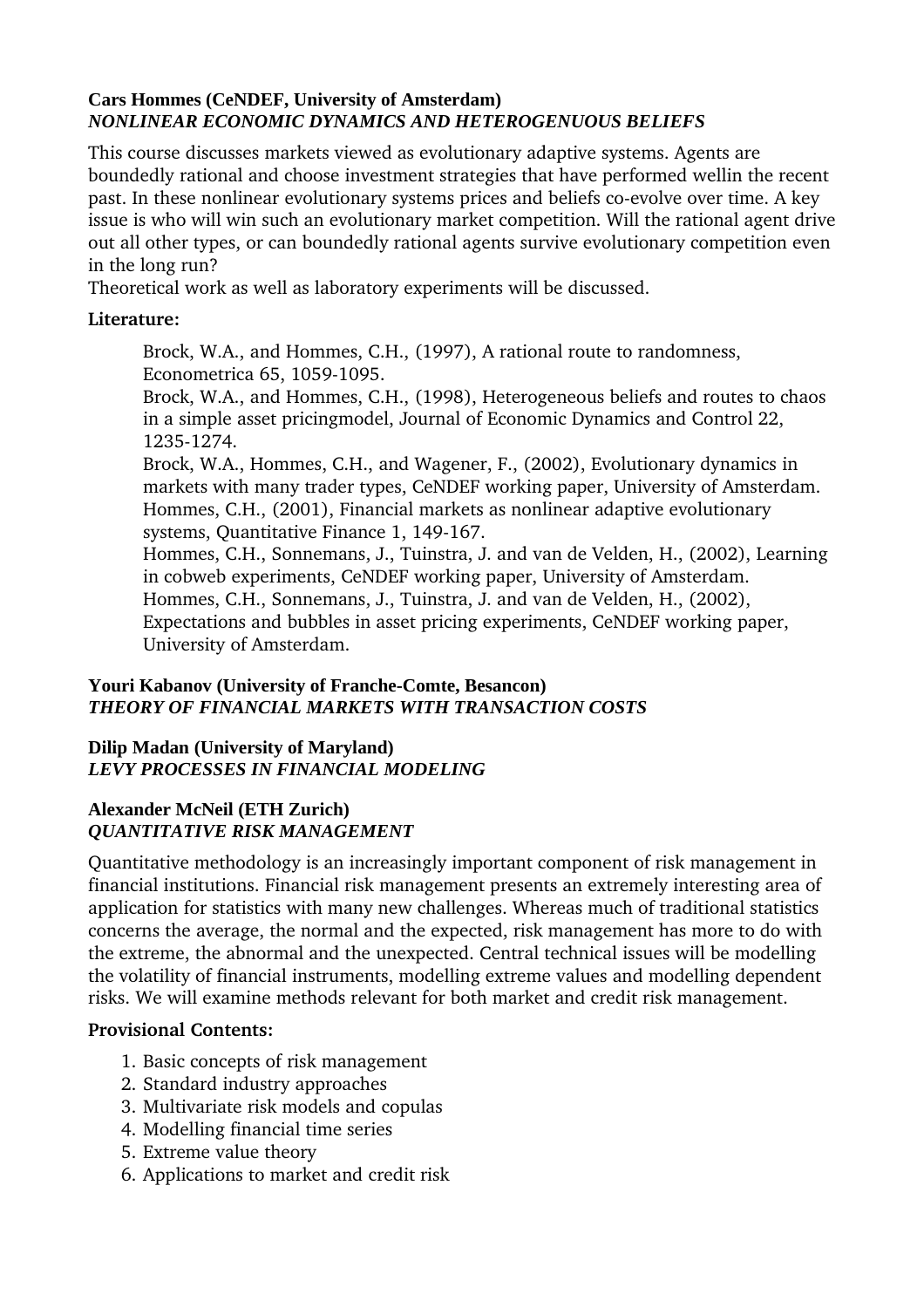#### **Thomas Mikosch (University of Copenhagen)** *DEPENDENCE IN THE TAILS OF FINANCIAL TIME SERIES*

We aim at modeling the interplay between the tail behavior and the dependence structure of financial data. Log-returns of financial data often exhibit long range dependence effects (which affect the sample autocorrelation behavior of the absolute log-returns) and erratic behavior which results in heavy-tailed marginal distributions. In practice one often observes that financial log-return series can have infinite 3rd, 4th, 5th,... moments. We consider too major classes of econometric models which try to capture the empirical behavior. Those include GARCH (generalized autoregressive conditionally heteroscedastic) and stochastic volatility processes. The GARCH case turns out to be a very complex one. We embed these processes in finite-dimensional stochastic recurrence equations. Following classical work of Kesten, we show that the finite-dimensional distributions of these processes are multivariate regularly varying, thus they have infinite power moments of a certain degree. Heavy tails cause the classical limit theory for the sample autocorrelations to break down. Therefore one has to modify this asymptotic theory: unfamiliar infinite variance limit distributions occur and rates of convergence can be extremely slow. Point process techniques turn out to be important in this context. The long range dependence effect of real-life data cannot be explained by GARCH models. A possible explanation for this effect is non-stationarity of the underlying time series. We will learn how statistical tools behave under non-stationarity and how they can fool us to see things which are not there.

#### **Marco Pagano (Università di Salerno)** *MODELS OF MARKET MICROSTRUCTURE*

The course will provide an introduction to two main topics:

the determinants of liquidity in the secondary equity market, with applications to the role of transparency;

the link between secondary market liquidity and the primary equity market.

#### **References (main readings are starred)**

Amihud, Yakov, and Haim Mendelson, Asset Pricing and the Bid-Ask Spread, Journal of Financial Economics 17, 1986.

\* Biais, Bruno, Larry Glosten and Chester S. Spatt, "The Microstructure of Stock Markets," CEPR Discussion Paper No. 3288, 2002.

Brennan, Michael J., and Avanidhar Subrahmanyam, Market Microstructure and Asset Pricing: On the Compensation for Illiquidity in Stock Returns, Journal of Financial Economics 41, 1996.

Ellul, Andrew and Marco Pagano, "IPO underpricing and after-market liquidity," unpublished manuscript, March 2002 (to be distributed on the spot).

\* O'Hara, Maureen, Market Microstructure Theory, Basil Blackwell, Oxford, 1995 Pagano, Marco, The Changing Microstructure of European Equity Markets, in European Securities Markets: Implementing the Investment Services Directive and Beyond, edited by Guido Ferrarini, Kluwer Law International, 1997.

Pagano, Marco and Ailsa Röell, Auction and Dealership Markets: What is the Difference?, European Economic Review, Vol. 36, 2/3, April 1992.

#### **Kenneth Singleton (Stanford University)** *ECONOMETRIC ANALYSIS OF DYNAMIC ASSET PRICING MODELS*

These lectures will be in three parts: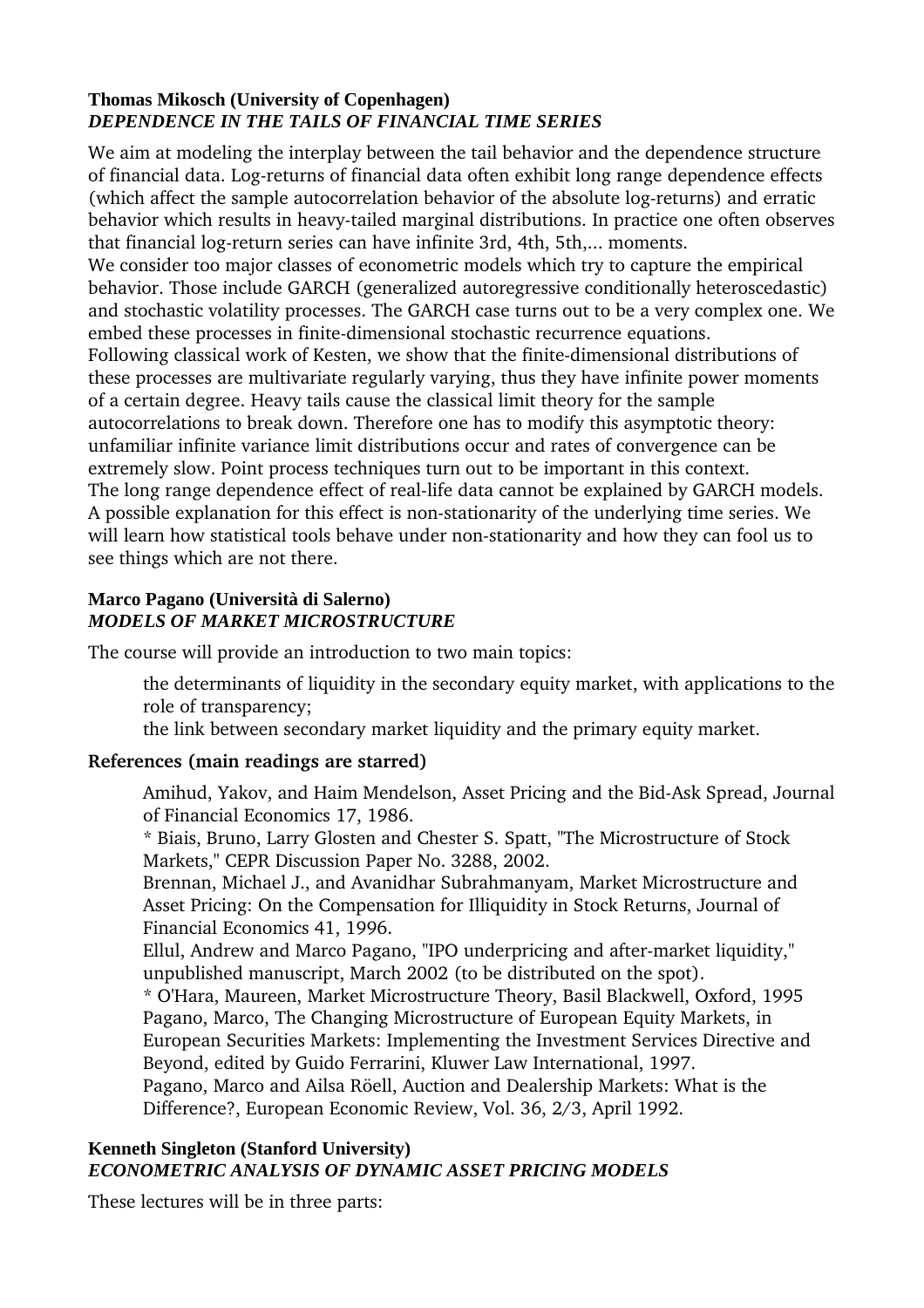Generalized and simulated method of moments estimation of asset pricing models, with an application to modeling stochastic volatility;

Econometric analysis of dynamic term structure models;

Econometric analysis of dynamic option pricing models, with applications to equity options.

#### **Spyros Skouras (Santa Fe Institute)** *THE ECONOMETRICS OF FINANCIAL DECISION MAKING*

This course will provide an overview of econometric methods used to making and understand financial decisions. I will review empirical evidence suggesting that standard econometric modelling methods perform poorly when the model is to be used for financial decision making. This fact, well-known to practitioners and a serious obstacle to the application of the theory of financial decision-making, is due to the particular nature of financial decisions. In particular, financial objectives are such that the performance of decisions is sensitive with respect to the specification of models for agent objectives, models for financial series and uncertainty about the parameters of both these models. Since it is impossible or at least prohibitively costly to be sufficiently accurate in the specification of these features of the decision environment, alternative approaches are in order. I review econometric methods that have been found useful in overcoming some of the difficulties with standard methods, emphasising the 'decision-based approach to econometric modelling'. This approach works in terms of a slightly weaker performance criterion, is consistent with reasonable axioms on agent learning and nests the standard approach as a special case that should be used under (very) special conditions.

# **Nizar Touzi (C.R.E.S.T.)** *THE SUPER-REPLICATION PROBLEM UNDER PORTFOLIO CONSTRAINTS*

We present present an overview of the problem of super-replication under portfolio constraints. We start by examining the duality approach and its limitations. We then concentrate on the direct approach in the Markov case which allows to handle general large investor problems and gamma constraints. In the context of the Black and Scholes model, the main result from the practical view-point is the so-called face-lifting phenomenon of the payoff function.

**Outline:** 1. The duality approach

- 1.1. Dual formulation of the hedging problem
- 1.2. HJB equation from the dual formulation

1.3. Applications: The Black-Scholes model with portfolio constraints, the uncertain volatility model

- 1.4. Limitations of the duality approach: Large investor models, Gamma constraints
- 2. Dynamic programming on the initial formulation
- 2.1. The dynamic programming principle
- 2.2. HJB equation from the initial formulation
- 2.3. Application: hedging under gamma constraints

### **SEMINARS:**

**José Fajardo Barbachan (Catholic University of Brasìlia)** *Pricing Derivates on two levydriven stocks*

**Francesca Biagini (University of Bologna)** *Minimal hedging for fractional brownian motion*

**Giulio Bottazzi (Scuola Superiore Sant'Anna, Pisa)** *Do we need heterogeneity? The*